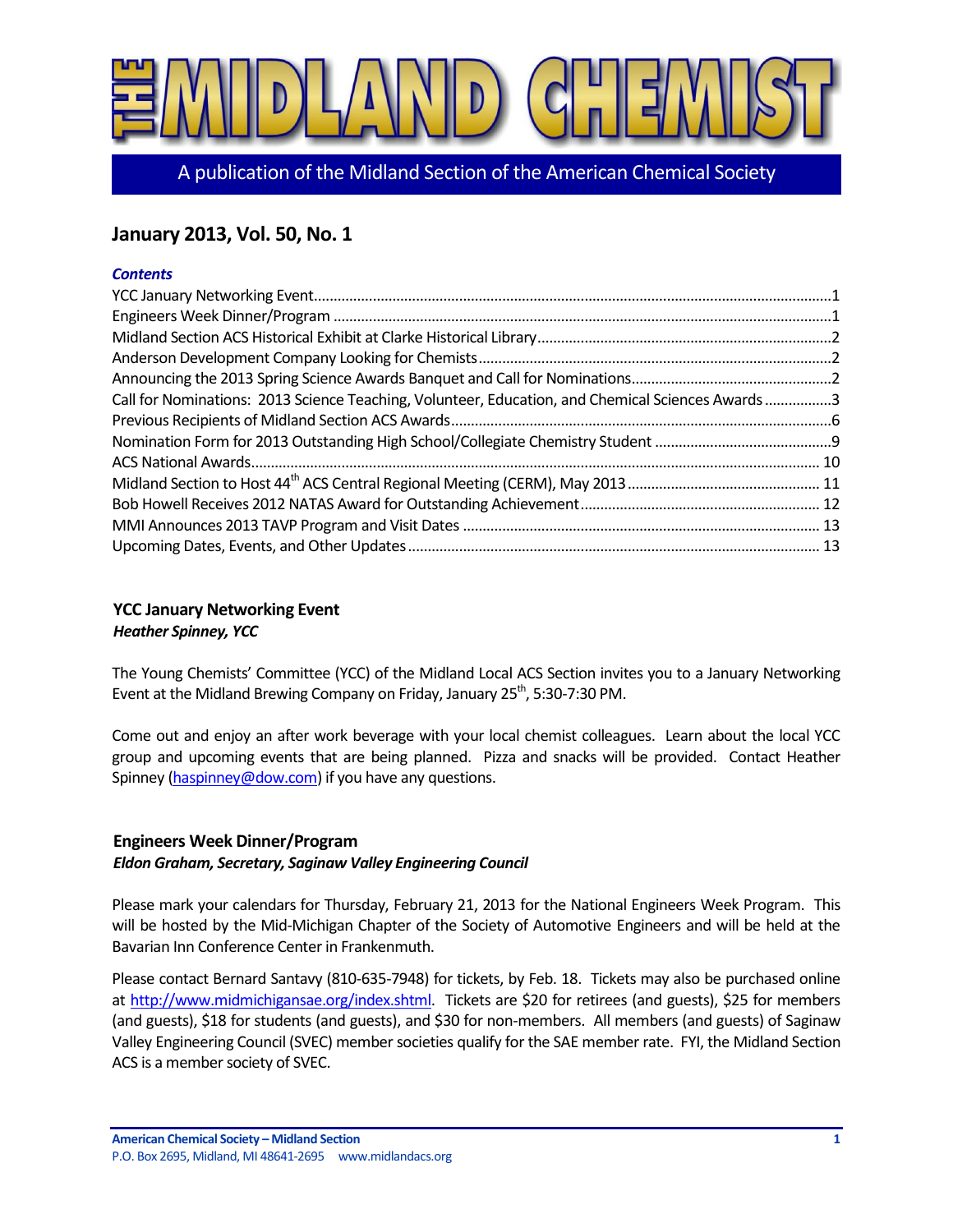The Engineers Week program, besides the awards, will consist of presentations by Student SAE Project Members from Baker College, Central Michigan University, Kettering University, and Saginaw Valley State University. The event begins at 6:00 p.m. (social hour), 7:00 p.m. (dinner) and 8:00 p.m. (program).

## <span id="page-1-0"></span>**Midland Section ACS Historical Exhibit at Clarke Historical Library** *Wendell Dilling, Midland Section Historian*

The Midland Section ACS will have an exhibit of Section historical materials on display in the Clarke Historical Library at Central Michigan University for several months in the first half of 2013. This exhibit will also be featured at the 44<sup>th</sup> ACS Central Regional Meeting being held at CMU on May 15-17, 2013. If any local section members have suggestions of special historical items that they feel should be part of this exhibit, please inform the Section Historian, Wendell Dilling, at [dilli1wl@cmich.edu](mailto:dilli1wl@cmich.edu) or 989-631-1621. The entire Midland Section ACS historical archives are too large to exhibit all of it.

## <span id="page-1-1"></span>**Anderson Development Company Looking for Chemists** *Mark Kramer, Anderson Development Company*

Anderson Development Company is a fine and specialty chemical company located in Adrian, MI, about 45 min SW of Ann Arbor, MI and 40 min NW of Toledo, OH. Although, many people have never heard of us, I can guarantee that you have seen our products without knowing it, in someone else's product. We have done custom synthesis work for Midland area chemical companies.

We are looking to hire two chemists, namely, a research scientist and an analytical chemist. We are just starting to talk to people, so the timing is good to send employment inquiries our way now. Although we are primarily looking to fill these positions with BS/MS minimum level candidates, we are very open to hiring someone with more advanced degrees.

For more information, contact Mark Kramer [\(mark.kramer@anddev.com\)](mailto:mark.kramer@anddev.com) or send inquiries to the Anderson Human Resources group in Adrian [\(HR.Adrian@anddev.com\)](mailto:HR.Adrian@anddev.com).

## <span id="page-1-2"></span>**Announcing the 2013 Spring Science Awards Banquet and Call for Nominations** *Lauren Huffman, Awards Committee Chair*

It is that time of year again when we have the opportunity to recognize outstanding educators, volunteers and colleagues. I am asking that you take the time and nominate that outstanding person to be recognized at the American Chemical Society-Midland Section Awards Banquet which will be held on Tuesday, April 23<sup>rd</sup> at the Great Hall Banquet and Convention Center in Midland. This promises to be an exciting event. The awards banquet is a great way to connect with others in the industry, those who have gone before us, those who teach the next generation, and those who will be following in our footsteps.

The process of nominating can be fun and easy. Consider getting your colleagues together for lunch and putting together a packet. If you are in a managerial role and are worried about favoritism, consider nominating 2-3 qualified persons (you will remain anonymous). If you feel you deserve an award but everyone is just too busy to notice, consider leaving suggestions or have an outright discussion with your manager. If you are a parent: Does your child have a great science teacher? If so, consider nominating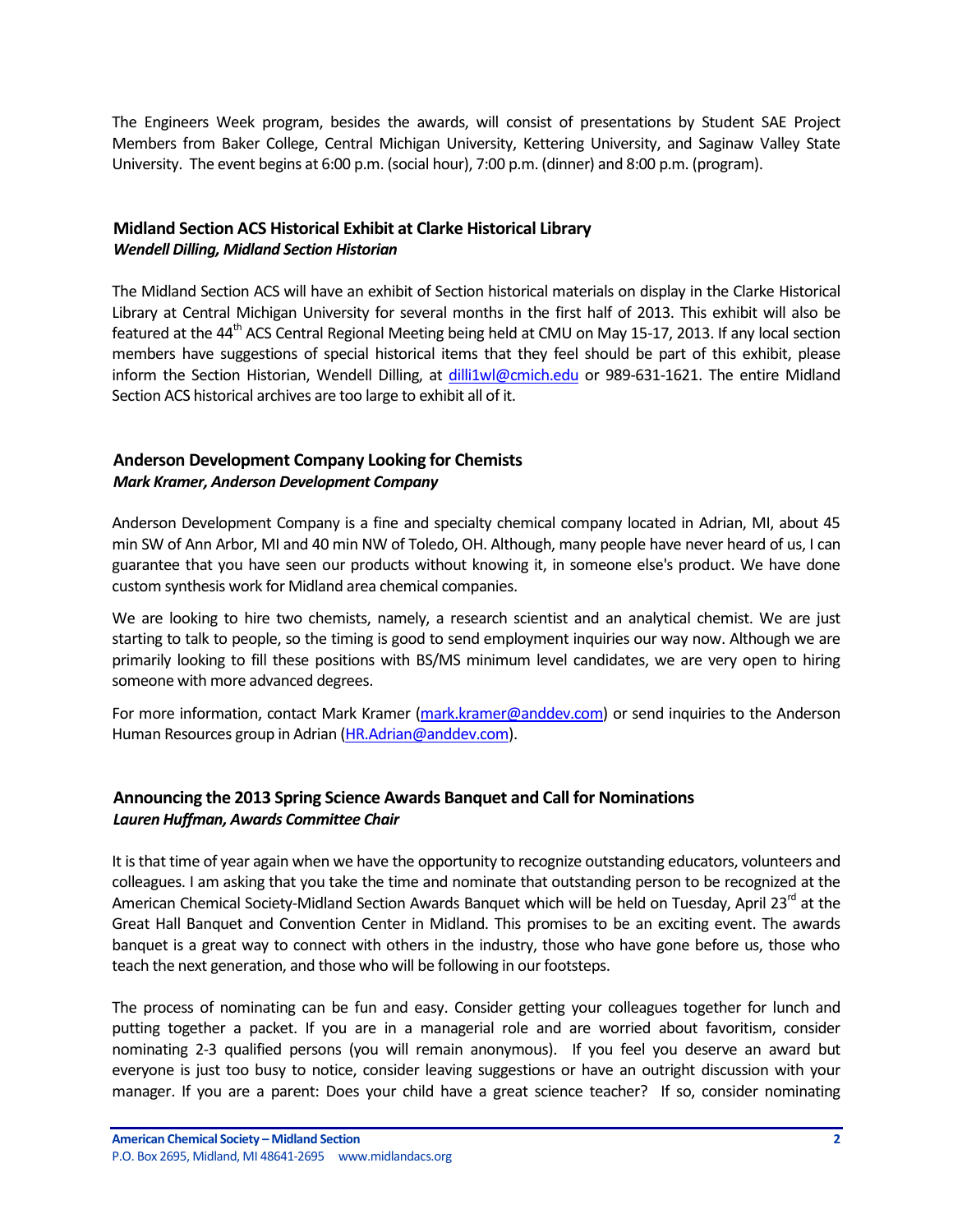him/her. From personal experience, if you know the deserving person, it only takes 30 minutes to put together an award winning letter and an additional 15 minutes soliciting supporting letters and following up on them. Think of what it will mean to that person and how good you will feel about your good deed.

When you realize how exciting it is to nominate someone at the local level and you want to do more, I invite you to peruse the veritable cornucopia of awards the American Chemical Society offers at the national level. I have listed these at the end of the call for nominations along with a web address where you can find out more information (see below).

Nomination packets for all awards (except outstanding high school and collegiate awards) must, at a minimum, consist of a current resume or equivalent, and two supporting letters in addition to your letter of nomination, all stating why the nominee is deserving of the award with specific examples of professional involvement, growth, contributions to industry, and outside affiliations. It is highly recommended that the nomination include a publications and patent list where applicable and additional letters of support which can come from students, parents, community members, and/or administrators. A nomination letter example can be requested from the Awards Committee Chair, Lauren Huffman (Imhuffman@dow.com). Nominations not meeting the minimum requirements and submissions received after the March 29 deadline will not be considered.

For those of you sequestered in labs who feel you might not be able to attend unless you nominate someone, I say save the date and come on out for a night of food, fun, and fraternization! Watch for more detailed information on the speaker, time and price right here in the Midland Chemist in the coming months!

Contact me if you have any questions, Lauren Huffman, Midland Section ACS Awards Committee Chair [\(lmhuffman@dow.com\)](mailto:lmhuffman@dow.com).

# <span id="page-2-0"></span>**Call for Nominations: 2013 Science Teaching, Volunteer, Education, and Chemical Sciences Awards**

## *Lauren Huffman, Awards Committee Chair*

Each year, the Midland Section of the American Chemical Society presents awards to recognize outstanding achievement in the chemical sciences. Nominations for the 2013 awards are invited for the following areas:

- Outstanding Elementary Level Science Teaching
- Outstanding Middle Level Science Teaching
- Outstanding High School Chemistry Teaching
- Outstanding College Chemistry Teaching
- Science Education Volunteer of the Year
- Outstanding Achievement and Promotion of the Chemical Sciences
- Outstanding Service to the American Chemical Society
- Outstanding Achievement in the Promotion of Diversity in Chemistry, Related Sciences and Engineering
- Outstanding Chemical Technician
- Outstanding High School/College Chemistry Students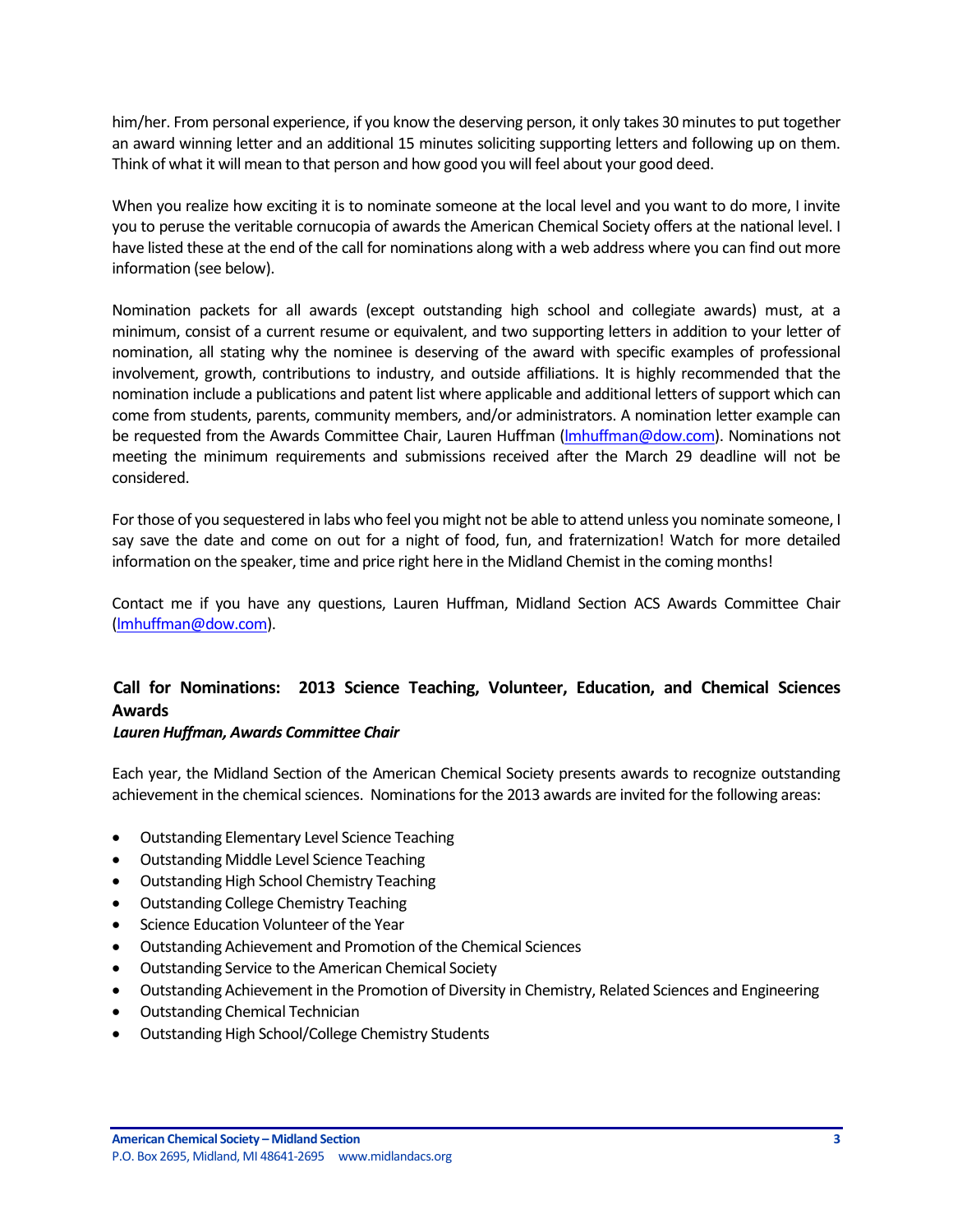### **Outstanding Science/Chemistry Teaching Awards**

Candidates for the teaching awards must be educators at schools in the five-county geographical area of the Midland Section: Bay, Gratiot, Isabella, Midland and Saginaw Counties. One candidate will be recognized for their teaching contributions in each of the following categories: Elementary, Middle Level, High School, and College.

### **Science Education Volunteer of the Year**

The Science Education Volunteer of the Year award is presented to an individual who makes a substantial contribution to science learning in the Midland Section through voluntary efforts.

### **Outstanding Achievement and Promotion of the Chemical Sciences**

Each year the Midland Section honors an individual residing within the Section's geographical area who has demonstrated outstanding achievement and promotion of the chemical sciences. This award recognizes dedication and service to the chemical profession, but the recipient need not be an ACS member.

### **Outstanding Service to the American Chemical Society**

The Section sponsors an annual award to recognize outstanding service to the Midland Section of the ACS. This award recognizes achievement in the promotion of the goals and objectives of the Society. Nominees shall be members of the Midland Section. Nominations should include a history of service to the Midland Section, and supporting letters from fellow ACS members.

### **Outstanding Achievement in the Promotion of Diversity in Chemistry, Related Sciences and Engineering**

This award is presented biannually to a person or group residing in Midland, Bay, Saginaw, Isabella or Gratiot County for outstanding achievement in enhancing the participation of underrepresented groups in the study of chemistry, related sciences and engineering. Members of the Midland Section Minority Affairs Committee are ineligible to receive this award.

## **Outstanding Chemical Technician**

The Section presents an annual Outstanding Chemical Technician Award to an individual who has demonstrated an extremely high degree of professionalism as a chemical technician. Nominees must have worked for five years as a chemical technician or related field and whose primary job includes conducting experimentation or correlating information to help solve chemical problems or discover new chemical knowledge. Nominees must have successfully completed a two-year post-high school level chemistry curriculum leading to an Associate Degree, the equivalent course in a Baccalaureate Program, or equivalent experience. Chemical technicians do not need to be an ACS member to be eligible for this award. Nominations should include outside affiliations. *Request the National ACS nomination form from the Awards Committee Chair to nominate in this category.*

### **Outstanding Chemistry Students**

The Awards Committee also recognizes outstanding chemistry students at the high school and collegiate levels. Those students should be selected by the respective departments and their names forwarded to the Awards Committee using the form attached to this call for nominations. One selection per school and no supporting letters needed.

Recipients of all awards will be selected by the Awards Committee with the exception of the Outstanding Achievement and Promotion of the Chemical Sciences award which is submitted for approval by the Executive Committee. Nominators should write a letter indicating the award and describing the attributes of the candidate. Nomination packets for all awards (except outstanding high school and collegiate awards) must, at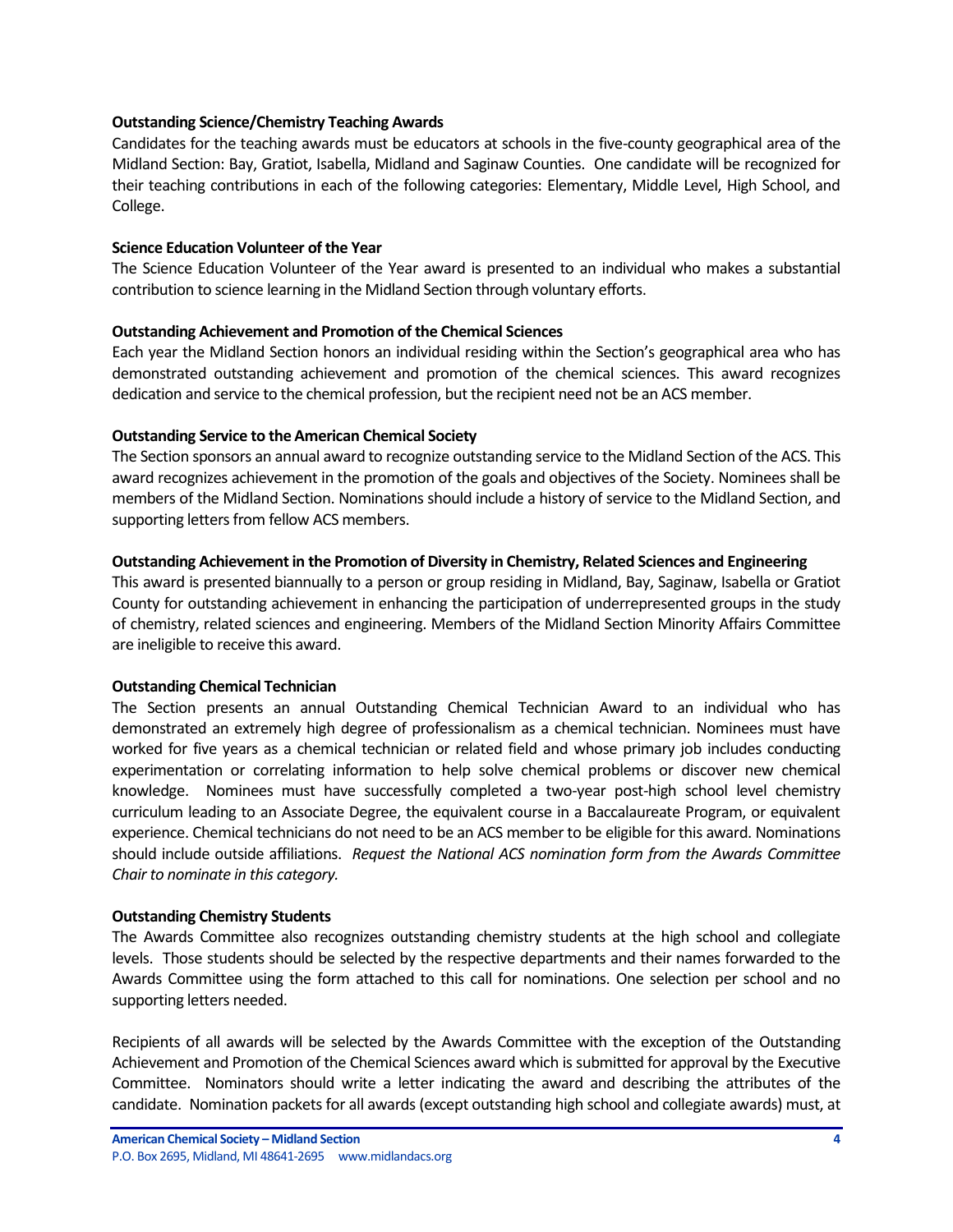a minimum, consist of a current resume or equivalent, and at least one additional supporting letter included with your nomination all stating why the nominee is deserving of the award. Specific examples should be given in areas such as professional involvement/growth, contributions to industry, and outside affiliations. It is highly recommended that the nomination include a publications and patent list where applicable. Additional letters of support can come from students, parents, community members, and/or administrators. Nominations not meeting the minimum requirements and submissions received after the March 29 deadline will not be considered. The deadline for nominations is March 29, 2013. Mail or Fax submissions are acceptable; *electronic (e-mail) submissions are preferred*. All submissions must be accompanied by the name, position, address and phone number of the nominator.

Award recipients as well as Chemistry Olympiad winners and Fifty/Sixty Year ACS Members will be honored at the 2013 ACS Recognition Dinner on April 23 $^{\text{rd}}$ .

The Awards Committee greatly appreciates the efforts involved in nominating someone and wishes to thank you for helping to recognize deserving educators in our section. Please pass this information along to anyone involved in our local science programs! For example nominations or more detail on any award, please contact Lauren Huffman.

*Electronic submissions are acceptable and preferred*, or via U.S. mail to:

Lauren M. Huffman ACS Awards Committee Chair, Midland Section The Dow Chemical Company Michigan Operations Building 1710, Lab 40 Midland, MI 48674 Phone: (989) 636-7371; Fax: (989) 638-6619 E-mail[: lmhuffman@dow.com](mailto:lmhuffman@dow.com) o[r awards@midlandacs.org](mailto:awards@midlandacs.org)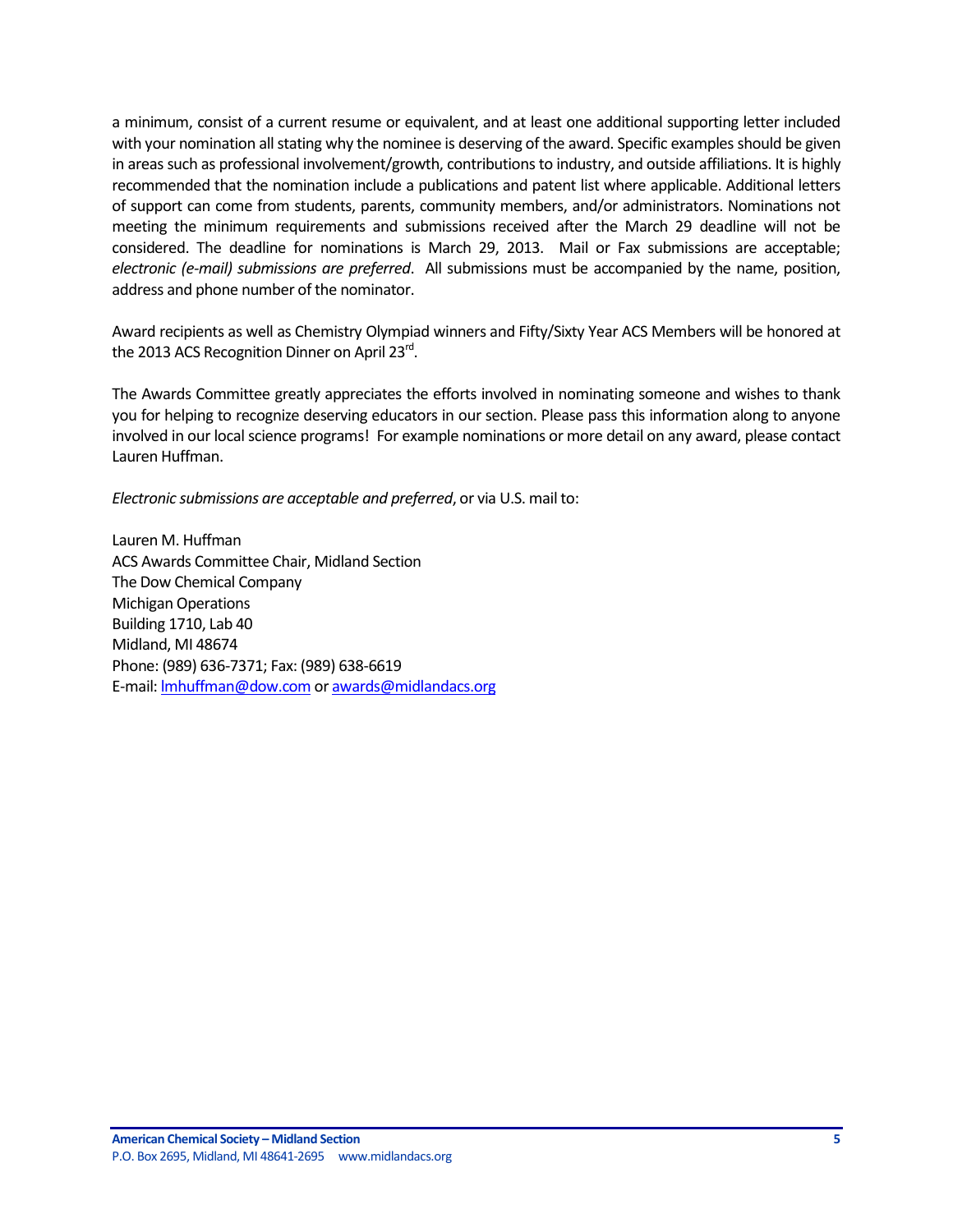

# **American Chemical Society – Midland Section**

# <span id="page-5-0"></span>**Previous Recipients of Midland Section ACS Awards**

#### **Elementary Level Science Education Middle Level Science Education High School Chemistry Teaching**

| Karen Ziemelis                     | 1992 | Derrell Steffen            | 1989 | Robert Wallace             |
|------------------------------------|------|----------------------------|------|----------------------------|
| Lela Wade                          | 1993 | Laurie Hepinstall          | 1990 | Gary Ronk                  |
| Constance A. Dullock               | 1994 | JoAnn Kraut                | 1991 | No Recipient               |
| Joan Klopcic                       | 1995 | No Recipient               | 1992 | John Clark, Edna Konwinski |
| Mark Hackbarth                     | 1996 | Barbara J. Bibbee          | 1993 | Mary Irons                 |
| Denise Koppleberger, Cheryl Ruthig | 1997 | Gary J. Johnson            | 1994 | Jo Ann Pelkki              |
| Barbara McGivern                   | 1998 | No Recipient               | 1995 | No Recipient               |
| John Clark                         | 1999 | No Recipient               | 1996 | Sandra Schafer             |
| Sue Burtch, Robin Harshman-Rogers, | 2000 | No Recipient               | 1997 | Mary Fredell               |
| Vicki Richard, Clare Jorgensen     | 2001 | No Recipient               | 1998 | Dale Ressler               |
| Cathy Egerer, Amy Hindbaugh-Marr   | 2002 | Joel Mikusko               | 1999 | Robert Enszer              |
| Maureen Becker                     | 2003 | No Recipient               | 2000 | Steven Kelly               |
| Leon Katzinger                     | 2004 | <b>Christine Brillhart</b> | 2001 | William Stokes             |
| Joan Roels                         | 2005 | No Recipient               | 2002 | Robert Hansen              |
| <b>Curt Moses</b>                  | 2006 | <b>Matthew Miller</b>      | 2003 | No Recipient               |
| Robin Allen                        | 2007 | John Hoving                | 2004 | Doug Grezeszak             |
| Diane Huckins                      | 2008 | Mark Koschmann             | 2005 | Pamela Thompson            |
| Rachel Pappas                      | 2009 | Carla Piazza               | 2006 | Daniel Sealy               |
| No Recipient                       | 2010 | Melinda Coyle              | 2007 | No Recipient               |
| No Recipient                       | 2011 | Jennifer Lenon             | 2008 | No Recipient               |
| Beth Quimby                        | 2012 | Jayme Swanson              | 2009 | Nancy Vossen               |
| No Recipient                       |      |                            | 2010 | Sandra Schafer             |
|                                    |      |                            |      |                            |

| $\overline{2}$ | Derrell Steffen            |
|----------------|----------------------------|
| З              | Laurie Hepinstall          |
| 4              | JoAnn Kraut                |
| 5              | No Recipient               |
| 6              | Barbara J. Bibbee          |
| 7              | Gary J. Johnson            |
| 8              | No Recipient               |
| 9              | No Recipient               |
| 0              | No Recipient               |
| $\mathbf 1$    | No Recipient               |
| 12             | Joel Mikusko               |
| В              | No Recipient               |
| 4              | <b>Christine Brillhart</b> |
| 5              | No Recipient               |
| 6              | <b>Matthew Miller</b>      |
| 17             | John Hoving                |
| 8              | Mark Koschmann             |
| 19             | Carla Piazza               |
| 0              | Melinda Coyle              |
| 1              | Jennifer Lenon             |
| 2              | Jayme Swanson              |

| 1989 | Robert Wallace           |
|------|--------------------------|
| 1990 | Gary Ronk                |
| 1991 | No Recipient             |
| 1992 | John Clark, Edna Konwins |
| 1993 | Mary Irons               |
| 1994 | Io Ann Pelkki            |
| 1995 | No Recipient             |
| 1996 | Sandra Schafer           |
| 1997 | Mary Fredell             |
| 1998 | Dale Ressler             |
| 1999 | Robert Enszer            |
| 2000 | Steven Kelly             |
| 2001 | <b>William Stokes</b>    |
| 2002 | Robert Hansen            |
| 2003 | No Recipient             |
| 2004 | Doug Grezeszak           |
| 2005 | Pamela Thompson          |
| 2006 | Daniel Sealy             |
| 2007 | No Recipient             |
| 2008 | No Recipient             |
| 2009 | Nancy Vossen             |
| 2010 | Sandra Schafer           |
| 2011 | David Allan              |
| 2012 | David Bruessow           |

### **College Chemistry Teaching**

| 1989 | Joan Sabourin        | 2001 | Sandra Smith       |
|------|----------------------|------|--------------------|
| 1990 | <b>Bob Howell</b>    | 2002 | Margaret Hill      |
| 1991 | Robert Kohrman       | 2003 | Dale Meier         |
| 1992 | Scott Hill           | 2004 | Katherine Blystone |
| 1993 | Ajit Sharma          | 2005 | Ronald Sharp       |
| 1994 | Laura Voseipka       | 2006 | Arthur G. Smith    |
| 1995 | George Eastland      | 2007 | Cynthia N. Peck    |
| 1996 | <b>Martin Spartz</b> | 2008 | No Recipient       |
| 1997 | Philip Squattrito    | 2009 | No Recipient       |
| 1998 | Thomas Delia         | 2010 | Anton Jenson       |
| 1999 | Steven Keinath       | 2011 | No Recipient       |
| 2000 | James Hutchison      | 2012 | David S. Karpovich |
|      |                      |      |                    |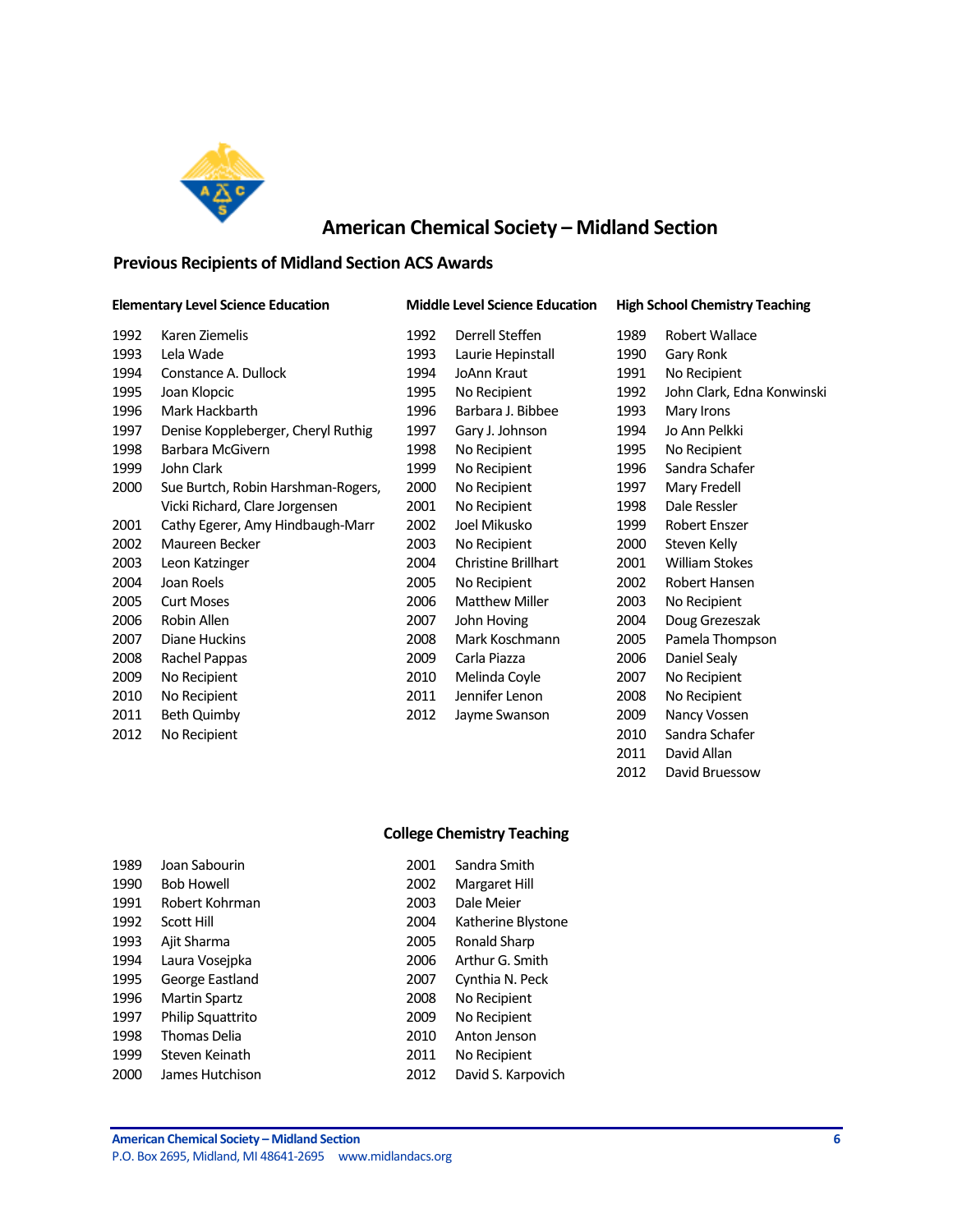## **Science Education Volunteer**

| 1992 | Gregg Young       | 1999 | William Albe    | 2007 | Teri Bickmore          |
|------|-------------------|------|-----------------|------|------------------------|
| 1993 | Peter Bonk        | 2000 | Karol Childs    |      | <b>Cal Goeders</b>     |
| 1994 | Peter Moehs       | 2001 | Donald Petersen | 2008 | <b>Tim Drier</b>       |
| 1995 | Gretchen Kohl     | 2002 | Joan McMahon    | 2009 | Dave Stickles          |
| 1996 | John Blizzard     | 2003 | John Blizzard   | 2010 | Lisa Thackery          |
|      | Richard Van Effen | 2004 | Jan Zanyk       | 2011 | Charles & Barbara Roth |
| 1997 | Marvin Tegen      | 2005 | Eldon Graham    | 2012 | Estelle Lebeau         |
| 1998 | Carlton Beyer     | 2006 | Tom Chamberlin  |      |                        |

### **Outstanding Achievement in the Promotion of Diversity in Chemistry, Related Sciences, and Engineering** (Awarded every other year)

| 2002 | George Gant, Richard Stringfield | 2008 | Sandra Parker             |
|------|----------------------------------|------|---------------------------|
|      | 2004 Smallwood Holoman, Jr.      |      | 2010 Theophilus Leapheart |
|      | 2006 Joan Sabourin               |      | 2012 Linneaus Dorman      |

### **Outstanding Chemical Technician**

| 1997 | Connie J. Murphy | 2004 | Sherry Allen              | 2011 | Amy Tesolin-Gee |
|------|------------------|------|---------------------------|------|-----------------|
| 1998 | David Stickles   | 2005 | <b>Bill Rievert</b>       | 2012 | Amber Wallace   |
| 1999 | Ronald L. Good   | 2006 | Margo McIvor              |      |                 |
| 2000 | Kurt A. Bell     | 2007 | Debbie Bailey             |      |                 |
| 2001 | Gordon R. Roof   | 2008 | Sue Perz                  |      |                 |
| 2002 | Cynthia J. Gould | 2009 | Diana Deese               |      |                 |
| 2003 | Robert Krystosek | 2010 | No Recipient-Spring Award |      |                 |

### **Outstanding Achievement and Promotion of the Chemical Sciences**

| 1976 | Dr. Turner Alfrey, Jr.   | 1990 | Dr. Joseph E. Dunbar   | 2004 | Herbert D. (Ted) Doan      |
|------|--------------------------|------|------------------------|------|----------------------------|
| 1977 | Dr. Etcyl H. Blair       | 1991 | Dr. Thomas H. Lane     | 2005 | Dr. Michael J. Owen        |
| 1978 | Dr. David C. Young       | 1992 | Dr. Donald A. Tomalia  | 2006 | Dr. Robert E. Kohrman      |
| 1979 | Dr. Vernon A. Stenger    | 1993 | Dr. Dale J. Meier      | 2007 | Dr. Petar R. Dvornic       |
| 1980 | Dr. Daniel R. Stull      | 1994 | Dr. Philip T. Delassus | 2008 | Dr. Jack Kruper            |
| 1981 | Dr. Bob A. Howell        | 1995 | Dr. Duane B. Priddy    | 2009 | No Recipient               |
| 1982 | Dr. Wendell L. Dilling   | 1996 | Dr. Hans G. Elias      | 2010 | No Recipient-Spring Awards |
| 1983 | Dr. Donald R. Weyenberg  | 1997 | Dr. Ludo K. Frevel     | 2011 | Dr. James Falender         |
| 1984 | Dr. Edwin P. Plueddemann | 1998 | Dr. Patrick B. Smith   | 2012 | No Recipient               |
| 1985 | Dr. Raymond P. Boyer     | 1999 | Dr. David E. Henton    |      |                            |
| 1986 | Stanley P. Klesney       | 2000 | Dr. Steven J. Martin   |      |                            |
| 1987 | Dr. Warren B. Crummett   | 2001 | Dr. Edwin C. Steiner   |      |                            |
| 1988 | Dr. A. Lee Smith         | 2002 | Dr. Thomas J. Delia    |      |                            |
| 1989 | Dr. Do Ik Lee            | 2003 | Dr. Robert M. Nowak    |      |                            |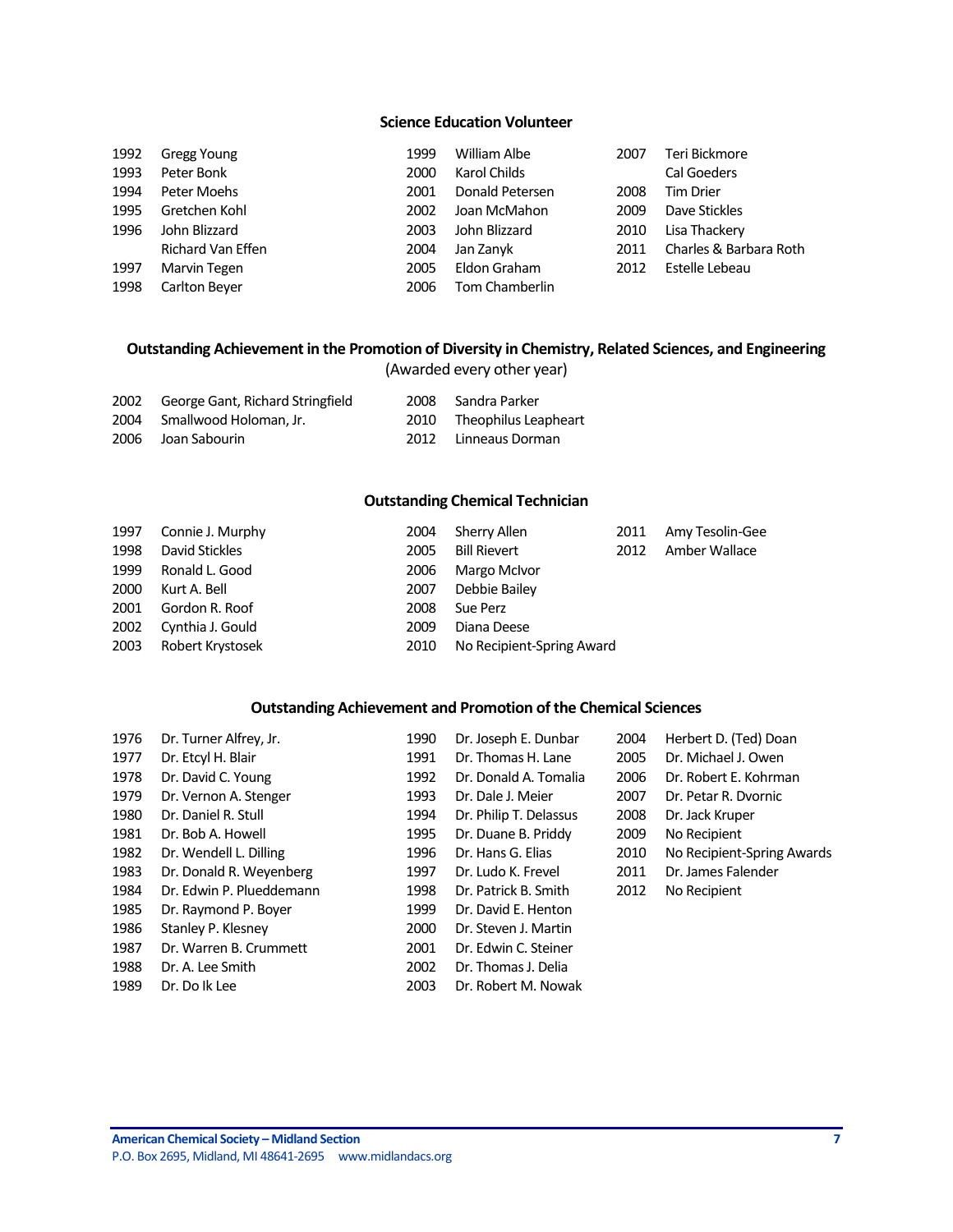# **Outstanding Service to the American Chemical Society**

| 1989 | Dr. David C. Young     | 2000 | Dr. Peter & Dr. Patricia Dreyfuss | 2011 | No Recipient |
|------|------------------------|------|-----------------------------------|------|--------------|
| 1990 | Dr. Linneaus C. Dorman | 2001 | Dr. George W. Eastland, Jr.       |      |              |
| 1991 | Dr. Donald R. Petersen | 2002 | Joan Sabourin                     |      |              |
| 1992 | Dr. Wendell L. Dilling | 2003 | John Blizzard                     |      |              |
| 1993 | Dr. Bob A. Howell      | 2004 | Dr. Steve Keinath                 |      |              |
| 1994 | Eldon L. Graham        | 2005 | Ann Birch                         |      |              |
| 1995 | Gretchen S. Kohl       | 2006 | Dr. Philip Squattrito             |      |              |
| 1996 | Fran K. Voci           | 2007 | David L. Stickles                 |      |              |
| 1997 | Dr. Thomas H. Lane     | 2008 | Connie Murphy                     |      |              |
| 1998 | Vicky S. Cobb          | 2009 | No Recipient                      |      |              |
| 1999 | Dr. Theodore E. Tabor  | 2010 | No Recipient-Spring Awards        |      |              |

### **Thomas H. Lane Science Education Award**

 Ian Harrier No Recipient

No Recipient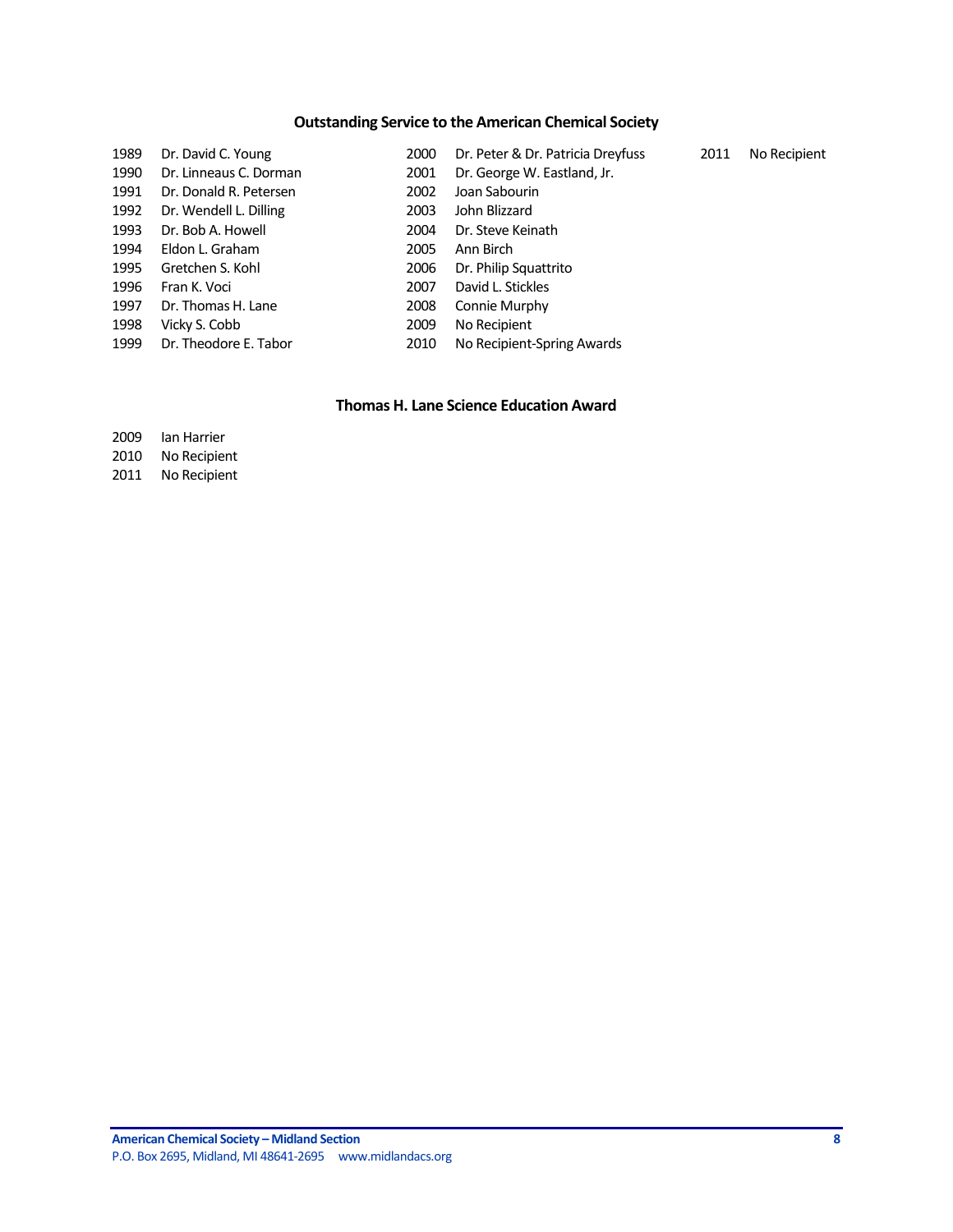

# **American Chemical Society – Midland Section**

**Nomination Form for 2013 Outstanding High School/Collegiate Chemistry Student**

<span id="page-8-0"></span>

| (Indicate) (Please print legibly)                                                                   |
|-----------------------------------------------------------------------------------------------------|
|                                                                                                     |
|                                                                                                     |
|                                                                                                     |
| Student's career/postgraduate plans (if known):                                                     |
|                                                                                                     |
|                                                                                                     |
| Please return this form to the following address no later than March 29, 2013:<br>Lauren M. Huffman |
| ACS Awards Committee Chair, Midland Section                                                         |
| The Dow Chemical Company<br><b>Michigan Operations</b>                                              |
| Building 1710, Lab 40                                                                               |
| Midland, MI 48674                                                                                   |
| Phone: (989) 636-7371; Fax: (989) 638-6619                                                          |
| E-mail: Imhuffman@dow.com                                                                           |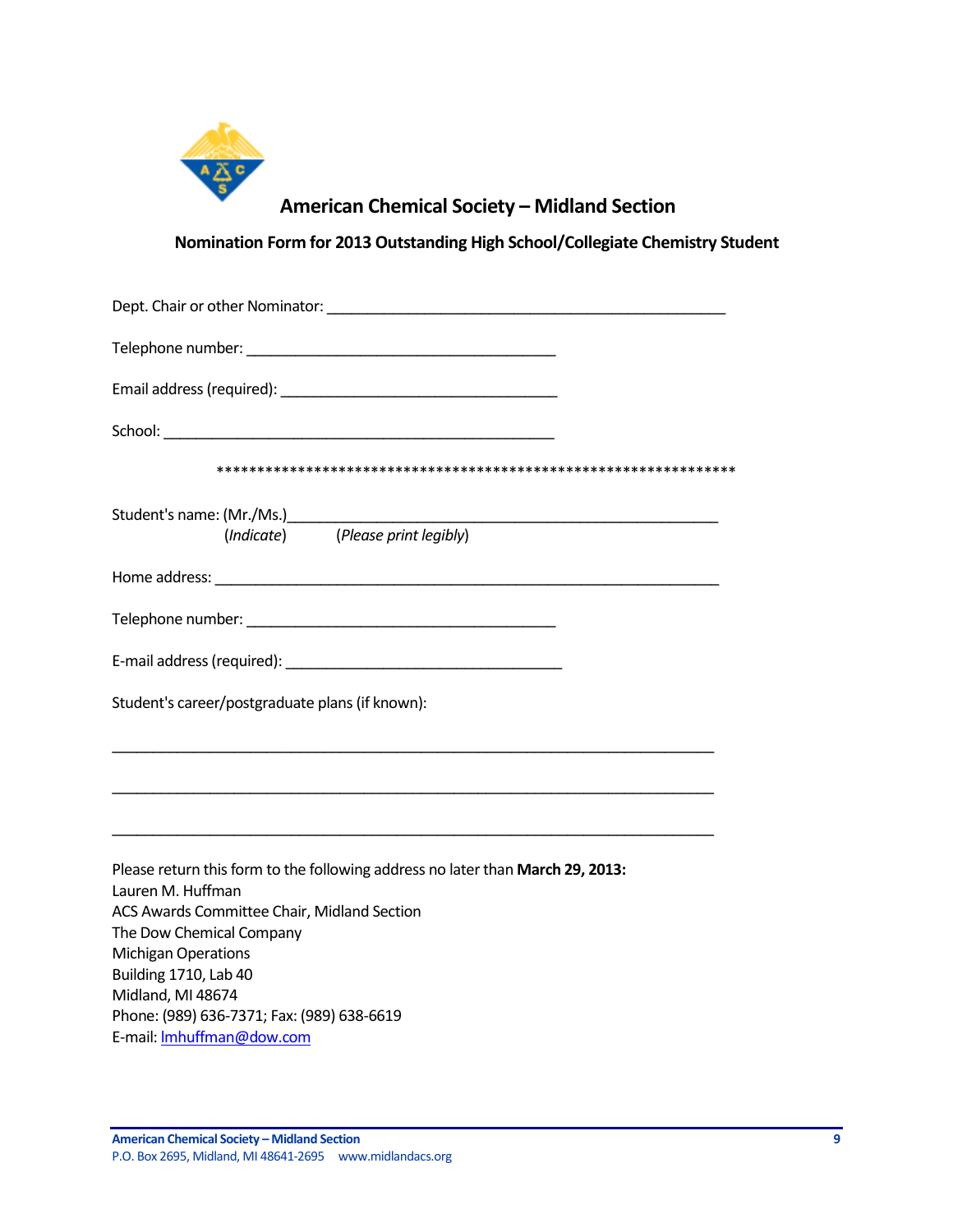# <span id="page-9-0"></span>**ACS National Awards**

[ACS Award for Achievement in Research for the Teaching and Learning of Chemistry](http://portal.acs.org/portal/PublicWebSite/funding/awards/national/bytopic/CTP_004484) [ACS Award for Affordable Green Chemistry](http://portal.acs.org/portal/PublicWebSite/funding/awards/national/bytopic/CTP_004487) [ACS Award for Computers in Chemical and Pharmaceutical Research](http://portal.acs.org/portal/PublicWebSite/funding/awards/national/bytopic/CTP_004503) [ACS Award for Creative Advances in Environmental Science and Technology](http://portal.acs.org/portal/PublicWebSite/funding/awards/national/bytopic/CTP_004504) [ACS Award for Creative Invention](http://portal.acs.org/portal/PublicWebSite/funding/awards/national/bytopic/CTP_004506) [ACS Award for Creative Research and Applications of Iodine Chemistry](https://wcmscontrib.acs.org/PublicWebSite/funding/awards/national/bytopic/CTP_004507) [ACS Award for Creative Work in Fluorine Chemistry](http://portal.acs.org/portal/PublicWebSite/funding/awards/national/bytopic/CTP_004505) [ACS Award for Creative Work in Synthetic Organic Chemistry](http://portal.acs.org/portal/PublicWebSite/funding/awards/national/bytopic/CTP_004508) [ACS Award for Distinguished Service in the Advancement of Inorganic Chemistry](http://portal.acs.org/portal/PublicWebSite/funding/awards/national/bytopic/CTP_004486) [ACS Award for Encouraging Disadvantaged Students into Careers in the Chemical Sciences](http://portal.acs.org/portal/PublicWebSite/funding/awards/national/bytopic/CTP_004509) [ACS Award for Encouraging Women into Careers in the Chemical Sciences](http://portal.acs.org/portal/PublicWebSite/funding/awards/national/bytopic/CTP_004517) [ACS Award for Research at an Undergraduate Institution](http://portal.acs.org/portal/PublicWebSite/funding/awards/national/bytopic/CTP_004549) [ACS Award for Team Innovation](http://portal.acs.org/portal/PublicWebSite/funding/awards/national/bytopic/CTP_004554) [ACS Award in Analytical Chemistry](http://portal.acs.org/portal/PublicWebSite/funding/awards/national/bytopic/CTP_004492) [ACS Award in Applied Polymer Science](http://portal.acs.org/portal/PublicWebSite/funding/awards/national/bytopic/CTP_004493) [ACS Award in Chromatography](http://portal.acs.org/portal/PublicWebSite/funding/awards/national/bytopic/CTP_004500) [ACS Award in Colloid and Surface Chemistry](http://portal.acs.org/portal/PublicWebSite/funding/awards/national/bytopic/CTP_004502) [ACS Award in Industrial Chemistry](http://portal.acs.org/portal/PublicWebSite/funding/awards/national/bytopic/CTP_004531) [ACS Award in Inorganic Chemistry](http://portal.acs.org/portal/PublicWebSite/funding/awards/national/bytopic/CTP_004532) [ACS Award in Organometallic Chemistry](http://portal.acs.org/portal/PublicWebSite/funding/awards/national/bytopic/CTP_004542) [ACS Award in Polymer Chemistry](http://portal.acs.org/portal/PublicWebSite/funding/awards/national/bytopic/CTP_004544) [ACS Award in Pure Chemistry](http://portal.acs.org/portal/PublicWebSite/funding/awards/national/bytopic/CTP_004546) [ACS Award in Separations Science and Technology](http://portal.acs.org/portal/PublicWebSite/funding/awards/national/bytopic/CTP_004552) [ACS Award in the Chemistry of Materials](http://portal.acs.org/portal/PublicWebSite/funding/awards/national/bytopic/CTP_004499) [ACS Award in Theoretical Chemistry](http://portal.acs.org/portal/PublicWebSite/funding/awards/national/bytopic/CTP_004555) [Award for Volunteer Service to the American Chemical Society](http://portal.acs.org/portal/PublicWebSite/funding/awards/national/bytopic/CTP_004556) [Roger Adams Award in Organic Chemistry](http://portal.acs.org/portal/acs/corg/content?_nfpb=true&_pageLabel=PP_ARTICLEMAIN&node_id=1319&content_id=CTP_004550&use_sec=true&sec_url_var=region1&__uuid=1e76bebf-2a77-403a-b47b-1dbd8d8c2adc) [Arthur W. Adamson Award for Distinguished Service in the Advancement of Surface Chemistry](http://portal.acs.org/portal/PublicWebSite/funding/awards/national/bytopic/CTP_004494) [Alfred Bader Award in Bioinorganic or Bioorganic Chemistry](http://portal.acs.org/portal/PublicWebSite/funding/awards/national/bytopic/CTP_004490) Earle B. Barnes [Award for Leadership in Chemical Research Management](http://portal.acs.org/portal/PublicWebSite/funding/awards/national/bytopic/CTP_004512) [Ronald Breslow Award for Achievement in Biomimetic Chemistry](http://portal.acs.org/portal/PublicWebSite/funding/awards/national/bytopic/CTP_004551) [Herbert C. Brown Award for Creative Research in Synthetic Methods](http://portal.acs.org/portal/PublicWebSite/funding/awards/national/bytopic/CTP_004530) [James Bryant Conant Award in High School Chemistry Teaching](http://portal.acs.org/portal/PublicWebSite/funding/awards/national/bytopic/CTP_004535) [Arthur C. Cope Award](http://portal.acs.org/portal/PublicWebSite/funding/awards/national/bytopic/CTP_004495) (Organic Chemistry) [Arthur C. Cope Scholar Awards](http://portal.acs.org/portal/PublicWebSite/funding/awards/national/bytopic/CTP_004496) [Elias J. Corey Award for Outstanding Original Contribution in Organic Synthesis by a Young Investigator](http://portal.acs.org/portal/PublicWebSite/funding/awards/national/bytopic/CTP_004516) [F. Albert Cotton Award in Synthetic Inorganic Chemistry](http://portal.acs.org/portal/PublicWebSite/funding/awards/national/bytopic/CTP_004489) [Peter Debye Award in Physical Chemistry](http://portal.acs.org/portal/PublicWebSite/funding/awards/national/bytopic/CTP_004543) [Frank H. Field and Joe L. Franklin Award for Outstanding Achievement in Mass Spectrometry](http://portal.acs.org/portal/PublicWebSite/funding/awards/national/bytopic/CTP_004522) Francis P. Garvan - [John M. Olin Medal](http://portal.acs.org/portal/PublicWebSite/funding/awards/national/bytopic/CTP_004521) (service to chemistry by women chemists) James T. Grady - [James H. Stack Award for Interpreting Chemistry for the Public](http://portal.acs.org/portal/PublicWebSite/funding/awards/national/bytopic/CTP_004537) [Ernest Guenther Award in the Chemistry of Natural Products](http://portal.acs.org/portal/PublicWebSite/funding/awards/national/bytopic/CTP_004519) [E. B. Hershberg Award for Important Discoveries in Medicinally Active Substances](http://portal.acs.org/portal/acs/corg/content?_nfpb=true&_pageLabel=PP_ARTICLEMAIN&node_id=1319&content_id=CTP_004515&use_sec=true&sec_url_var=region1&__uuid=d07f8b4e-40a9-4f0b-9788-59ce80a26692) [Joel Henry Hildebrand Award in the Theoretical and Experimental Chemistry of Liquids](http://portal.acs.org/portal/PublicWebSite/funding/awards/national/bytopic/CTP_004539) [Ipatieff Prize](http://portal.acs.org/portal/acs/corg/content?_nfpb=true&_pageLabel=PP_ARTICLEMAIN&node_id=1319&content_id=CTP_004533&use_sec=true&sec_url_var=region1&__uuid=05590309-7c28-4866-8546-97d5ad4f0ccf)

[Ralph F. Hirschmann Award in Peptide Chemistry](http://portal.acs.org/portal/PublicWebSite/funding/awards/national/bytopic/CTP_004547)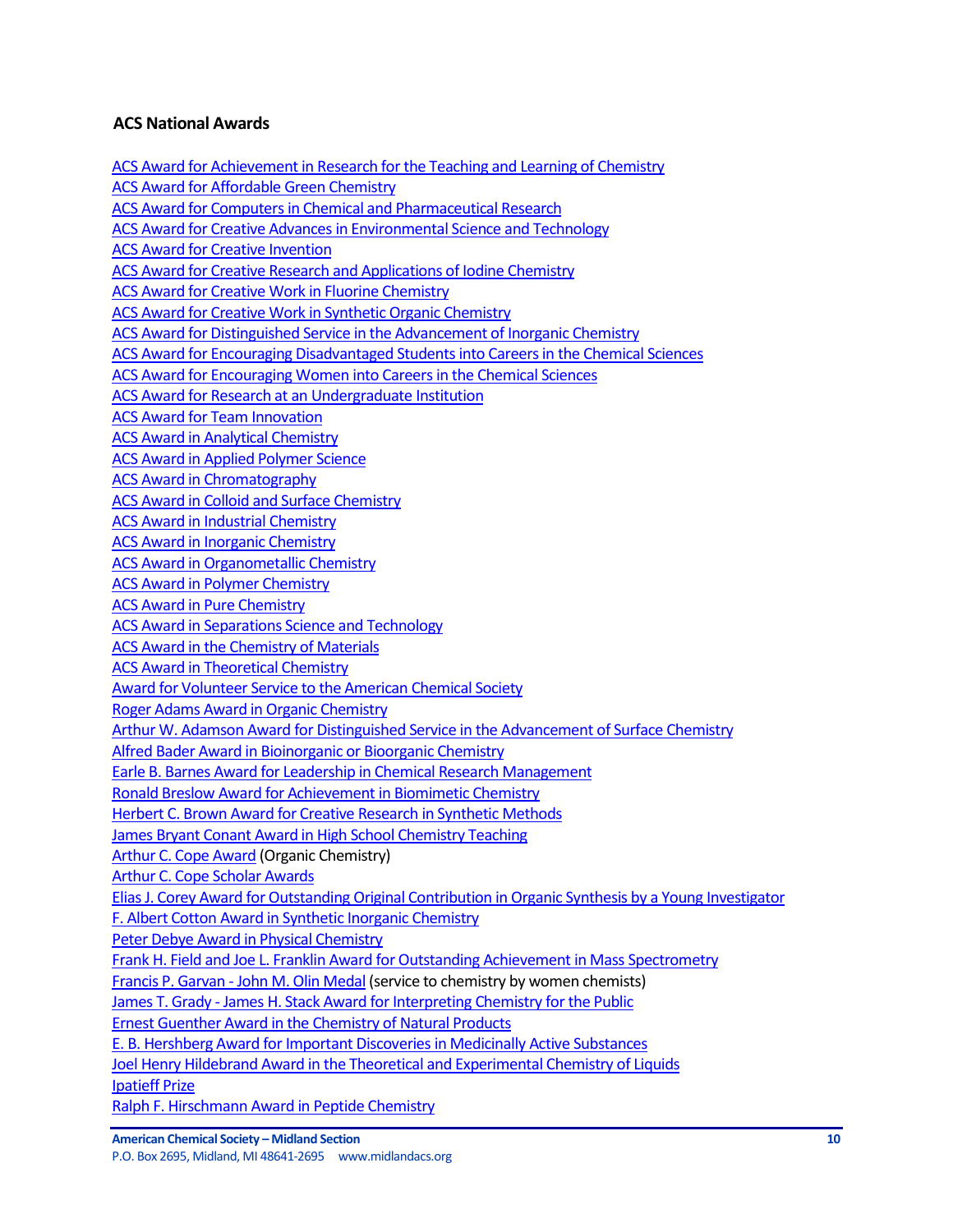[E. V. Murphree Award in Industrial and Engineering Chemistry](http://portal.acs.org/portal/PublicWebSite/funding/awards/national/bytopic/CTP_004520) [Nobel Laureate Signature Award for Graduate Education in Chemistry](http://portal.acs.org/portal/PublicWebSite/funding/awards/national/bytopic/CTP_004541) [James Flack Norris Award in Physical Organic Chemistry](http://portal.acs.org/portal/PublicWebSite/funding/awards/national/bytopic/CTP_004536) [George A. Olah Award in Hydrocarbon or Petroleum Chemistry](http://portal.acs.org/portal/PublicWebSite/funding/awards/national/bytopic/CTP_004526) [George C. Pimentel Award in Chemical Education](http://portal.acs.org/portal/PublicWebSite/funding/awards/national/bytopic/CTP_004528) [Priestley Medal](http://portal.acs.org/portal/PublicWebSite/funding/awards/national/bytopic/CTP_004545) (distinguished services to chemistry) [Glenn T. Seaborg Award for Nuclear Chemistry](http://portal.acs.org/portal/PublicWebSite/funding/awards/national/bytopic/CTP_004529) [Gabor A. Somorjai Award for Creative Research in Catalysis](http://portal.acs.org/portal/PublicWebSite/funding/awards/national/bytopic/CTP_004525) [E. Bright Wilson Award in Spectroscopy](http://portal.acs.org/portal/PublicWebSite/funding/awards/national/bytopic/CTP_004511) [The Ahmed Zewail Award in Ultrafast Science and Technology](http://portal.acs.org/portal/PublicWebSite/funding/awards/national/bytopic/CTP_004488) [Recognizing our Heroes of Chemistry](http://portal.acs.org/portal/acs/corg/content?_nfpb=true&_pageLabel=PP_SUPERARTICLE&node_id=1460&use_sec=false&sec_url_var=region1&__uuid=ef48cc7f-c3de-434e-8167-b3a7330575ad)

Criteria and deadlines for the National ACS awards and other grants and considerations can be found at: [http://webapps.acs.org/findawards/detail.jsp?ContentId=CNBP\\_022409](http://webapps.acs.org/findawards/detail.jsp?ContentId=CNBP_022409)

# <span id="page-10-0"></span>**Midland Section to Host 44th ACS Central Regional Meeting (CERM), May 2013** *Phil Squattrito, Meeting Chair*



The Midland Section will host the  $44<sup>th</sup>$  ACS Central Regional Meeting, May 15-17, 2013, on the campus of Central Michigan University. The general theme of the meeting is *Building Blocks for a Sustainable Future*. Technical sessions on various aspects of chemistry related to sustainability as well as general sessions in the traditional areas of chemistry and chemical education are planned.

A series of plenary sessions will feature prominent speakers on topics of global significance. Confirmed plenary speakers include Dr. Martine Vermeulen, retired Global Manager of Product Safety & Regulatory Compliance at Dow Corning, and Dr. Kishor Wasan, Professor and Associate Dean of Research at the University of British Columbia. There will also be a special symposium sponsored by Dow Corning celebrating the 150th anniversary of the discovery of organosilicon compounds. Featured events of the meeting include a vendor exposition, a combined exhibition of paintings & photographs related to the history of the chemical industry in mid-Michigan, and the Central Region awards banquet, featuring remarks by Dr. Mary Kirchhoff, ACS Director of Education.

Registration and abstract submission are now open! Visit our web page for links [\(http://2013cerm.sites.acs.org/\)](http://2013cerm.sites.acs.org/). All Midland Section members are invited to submit abstracts and attend the meeting. Volunteers to help with planning/hosting the meeting are still welcome as well. Please contact Phil Squattrito [\(p.squattrito@cmich.edu](mailto:p.squattrito@cmich.edu) or 989-774-4407) to volunteer, or for more information.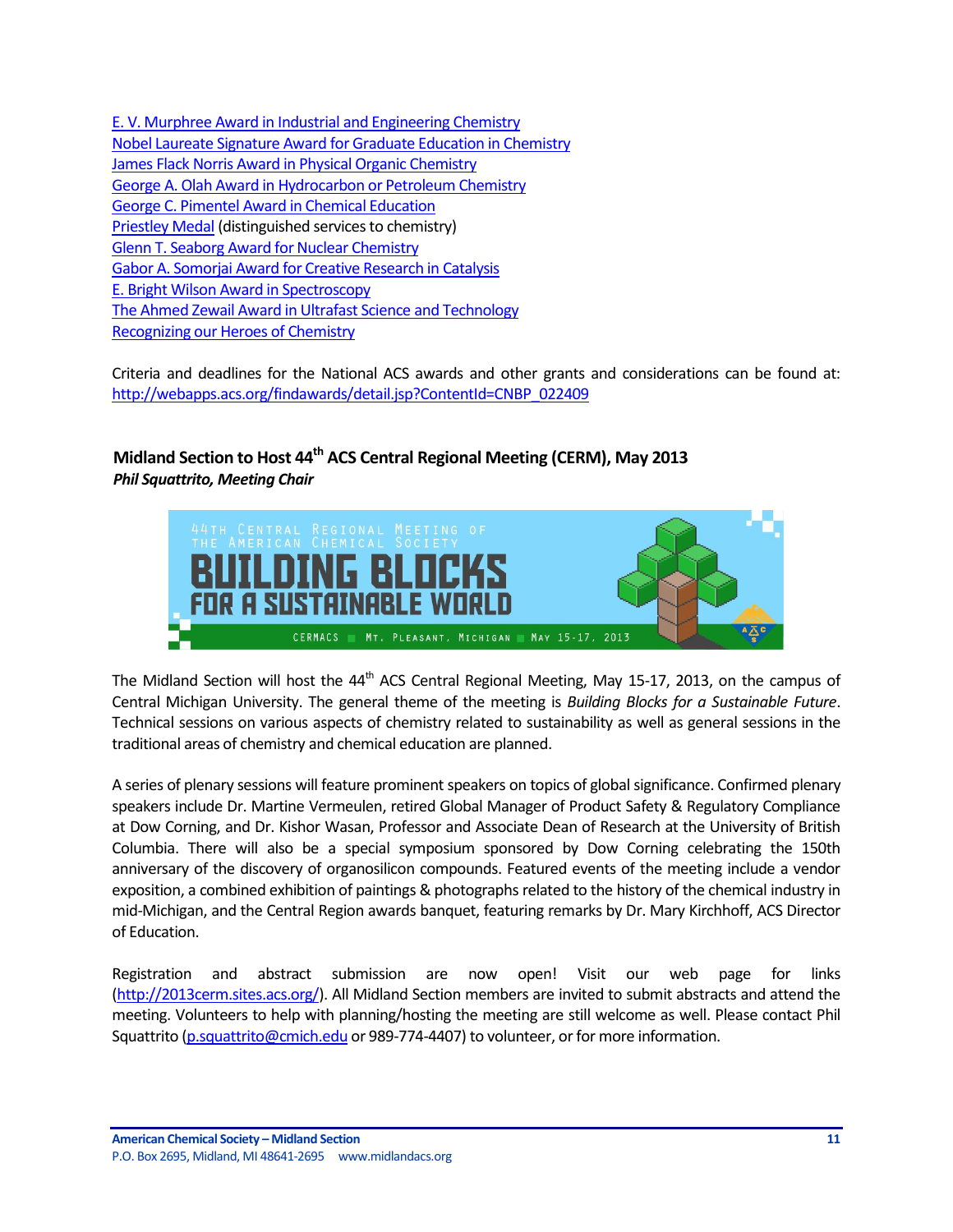<span id="page-11-0"></span>**Bob Howell Receives 2012 NATAS Award for Outstanding Achievement** *Lauren Johnson, CMU Chemistry Department*



Professor Bob A. Howell of Central Michigan University is the 2012 recipient of the North American Thermal Analysis Society (NATAS) award for outstanding achievement. This award recognizes distinguished achievement in the field of thermal analysis of generally wide interest and impact. This award represents the highest honor bestowed by the Society.

Professor Howell has long been active in the field of thermal analysis. His many contributions include demonstration of a clear understanding of the mode of degradation of vinylidene chloride barrier polymers (he is a recognized expert in this area) and the detection of the key event responsible for the degradation of general purpose polystyrene. The latter is particularly noteworthy. The thermal degradation of polystyrene has been variously studied over the years. However, most studies were carried out as a function of increasing temperature or at high temperature (> 300°C). As a consequence, multiple products of decomposition and modes of degradation have been reported. Professor Howell was able to show that at 280°C polystyrene undergoes smooth degradation to evolve only styrene monomer. This reflects initial cleavage of a head-tohead unit present in the polymer mainchain as a consequence of polymerization termination by radical coupling. The macro radicals produced by this cleavage simply unzip to evolve styrene monomer. At high temperatures the decomposition is more complex – random chain scission, intramolecular chain transfer, and other processes occur so that more complex product mixtures (dimers, trimers, etc.) are formed. This observation now forms the basis for a method of recycling polystyrene.

Howell joined the faculty of the Department of Chemistry at Central Michigan University (CMU) in 1976. His research interests have included polymer-supported organoplatinum antitumor agents, permeation of gases in barrier plastic packaging, degradation/stabilization of vinylidene chloride copolymers, nitroxyl-mediated radical polymerization, stability of styrene polymers, development of polymer additives, and thermal methods of analysis. A current research focus is the development of non-halogen flame retardants based on renewable biosources.

Professor Howell was instrumental in the founding of the polymer science program at CMU and also was almost single-handedly responsible for the establishment of the thermal analysis lab at CMU. He has trained dozens of students, many of whom have gone on to prominent careers. His students have regularly presented papers at prominent professional meetings. Most of his publications contain students as coauthors.

Howell's work has been widely recognized. He is Fellow of both NATAS and the American Chemical Society (ACS). He has served both as President of NATAS and as Chair of the Midland Section ACS. He is currently a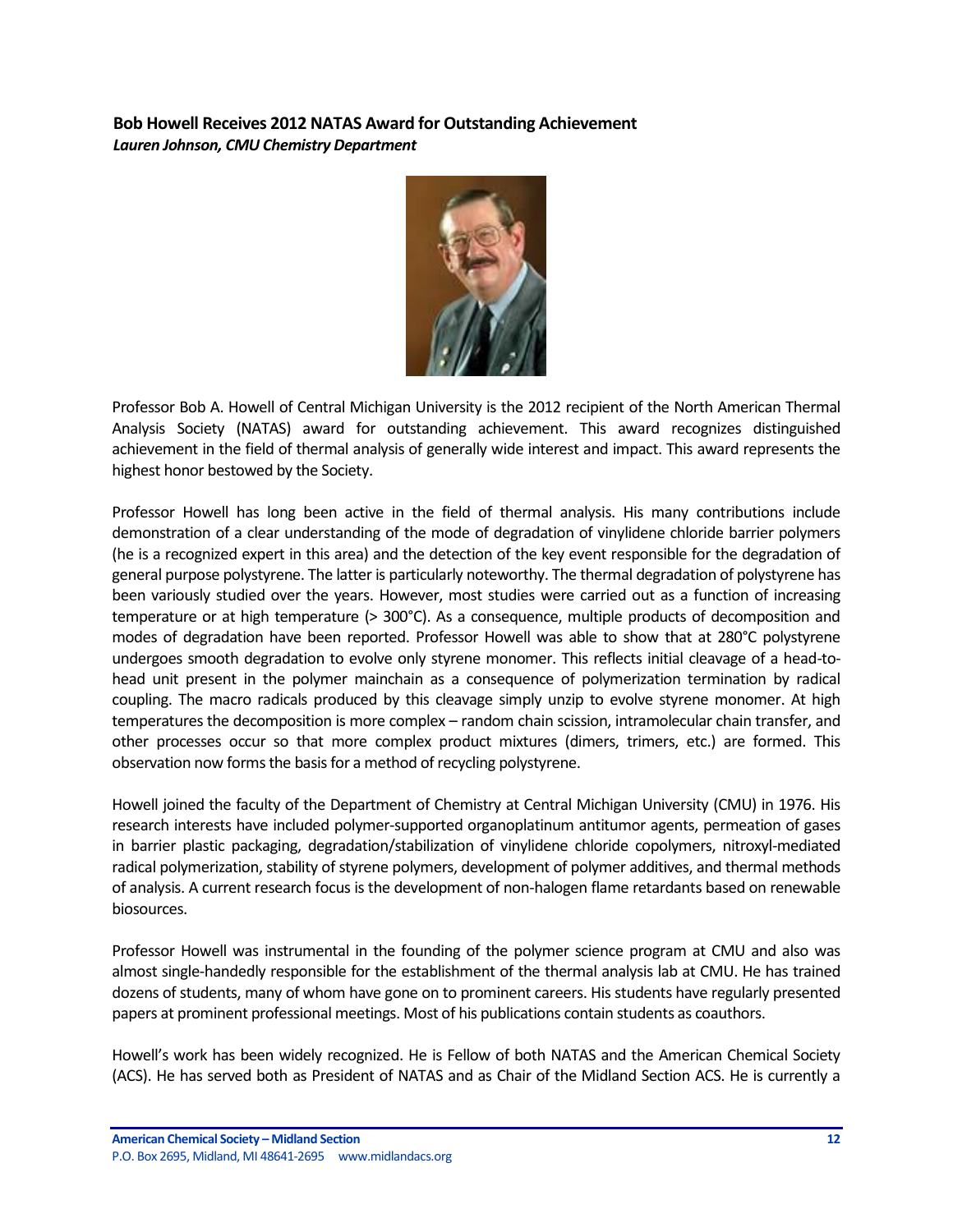member of the NATAS Executive Board and a Councilor of the Midland Section ACS. He is also a member of several prominent ACS committees at the national level.

## <span id="page-12-0"></span>**MMI Announces 2013 TAVP Program and Visit Dates** *Steve Keinath, Director and TAVP Program Coordinator*

The Michigan Molecular Institute (MMI) is pleased to announce that Prof. Kenneth Shull from Northwestern University will be the 2013 Turner Alfrey Visiting Professor (TAVP). His Northwestern website [\(http://shullgroup.northwestern.edu\)](http://shullgroup.northwestern.edu/) will give you a feel for his current R&D activities and interests, since the specific details about Prof. Shull's TAVP course lecture topic and various stand-alone seminar topics aren't in hand yet.

Prof. Shull will be in residence at MMI from Monday, June  $17<sup>th</sup>$ , through Wednesday, June  $26<sup>th</sup>$ . The first week (June 17-21) will be the week in which he will give a series of five afternoon course lectures, plus make quick visits to MSU and SVSU, and participate in an opening reception at MMI, and a joint technical society evening dinner meeting (June 19). The second week (June 24-26) will be dedicated to full-day site visits to Dow, Dow Corning, and CMU. Please mark your calendars with the 2013 TAVP visit dates now, and stay tuned as more information becomes available.

# <span id="page-12-1"></span>**Upcoming Dates, Events, and Other Updates**

- January 25 (5:30-7:30 PM) YCC January Networking Event, Midland Brewing Company. Contact Heather Spinney [\(haspinney@dow.com\)](mailto:haspinney@dow.com) for questions.
- February 4 (7:00-9:00 PM) ACS Board meeting, MCFTA Board Room (in person), or via conference call at phone number: 866-299-7945, participant code: 9837036#.
- February 21 (6:00-9:00 PM) Engineers Week Dinner/Program, Bavarian Inn Conference Center, Frankenmuth. Contact Bernard Santavy (810-635-7948) for tickets, by Feb. 18. For more information, or to purchase tickets online [\(http://www.midmichigansae.org/index.shtml\)](http://www.midmichigansae.org/index.shtml).
- March 4 (7:00-9:00 PM) ACS Board meeting, MCFTA Board Room (in person), or via conference call at phone number: 866-299-7945, participant code: 9837036#.
- March 25 (7:00-9:00 PM) ACS Board meeting, MCFTA Board Room (in person), or via conference call at phone number: 866-299-7945, participant code: 9837036#.
- March 29 Deadline for 2013 Science Teaching, Volunteer, Education, and Chemical Sciences Awards nominations. Contact Lauren Huffman (Imhuffman@dow.com), Awards Committee Chair, for questions.
- April 23 (Evening, specific time TBD) Midland Section ACS Spring Science Awards Banquet, Great Hall Banquet and Convention Center, Midland. Contact Lauren Huffman (Imhuffman@dow.com), Awards Committee Chair, for questions.
- May 6 (7:00-9:00 PM) ACS Board meeting, MCFTA Board Room (in person), or via conference call at phone number: 866-299-7945, participant code: 9837036#.
- May 15-17 (Wednesday-Friday)  $44^{\text{th}}$  ACS Central Regional Meeting (CERM) [\(http://2013cerm.sites.acs.org/\)](http://2013cerm.sites.acs.org/), Central Michigan University, Mount Pleasant, MI. For more information, contact the 44<sup>th</sup> CERM Meeting Chair, Phil Squattrito, at **p.squattrito@cmich.edu** or by phone at 989-774-4407.
- June 3 (7:00-9:00 PM) ACS Board meeting, MCFTA Board Room (in person), or via conference call at phone number: 866-299-7945, participant code: 9837036#.